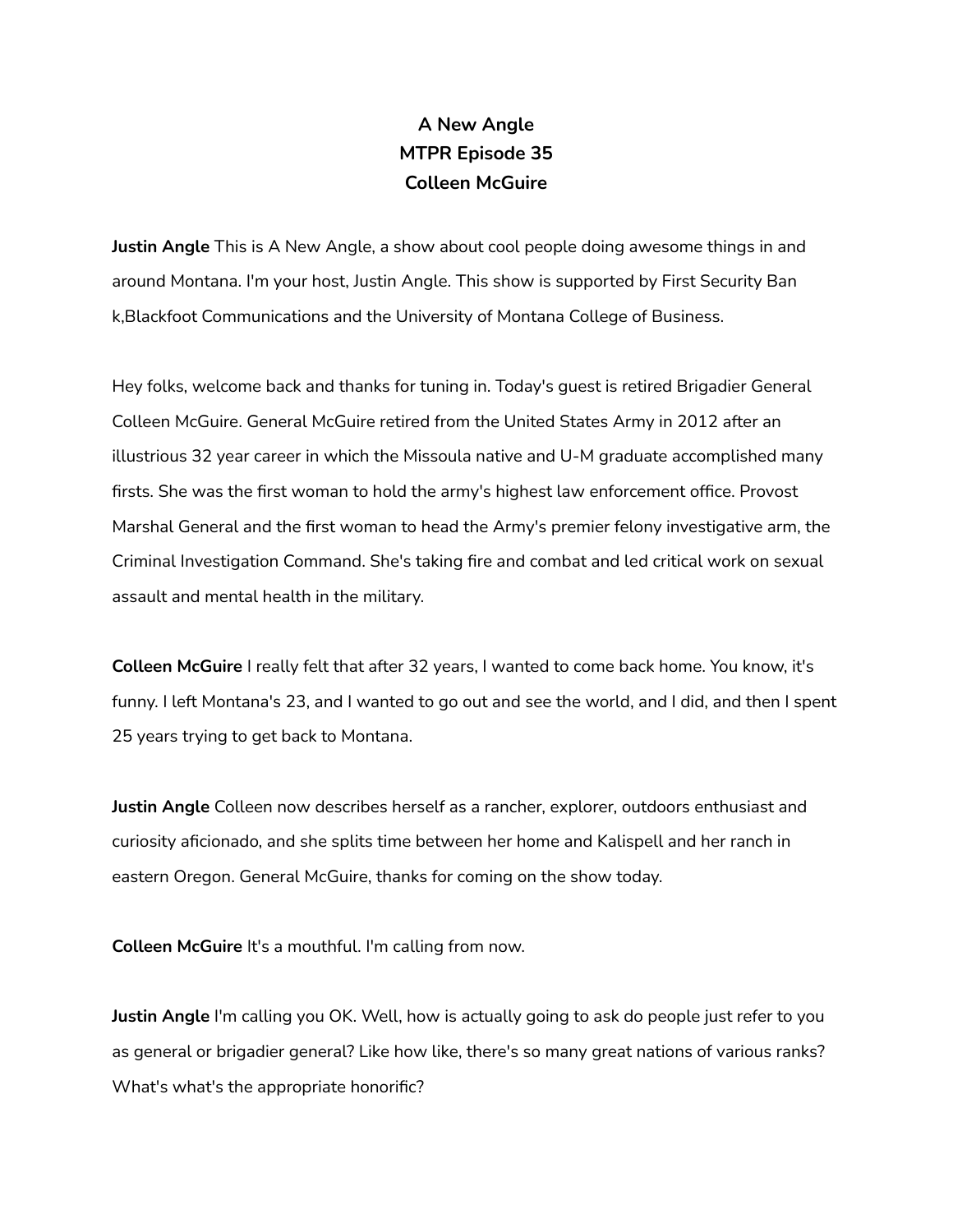**Colleen McGuire** You know, I've always been calling, but of course, the military doesn't permit that. So thought it was always either ma'am or your rank and general, even though brigadier general, you're addressed as a general. But yes, there's clear levels of general and I'm at that first level.

**Justin Angle** Well, tell us where you grew up and what did your parents do?

**Colleen McGuire** I grew up in Missoula, Montana, right here, right near. Then was Washington Grade School Central High School in the University of Montana. I just went to all schools here. My father was in the army reserves and he also worked at Fort Lewis and was a student here. And my mother worked out of home as well. She was also a student for a short period of time here at the university, and she worked for Dr. Carol and Dr. Bob Ammons right here on campus. That's where I got a job here that actually helped me get through college. And but then she also worked for the county welfare as well.

**Justin Angle** And so you had two brothers serve in the military as well. Was the, you know, service in the military a choice right from the start because you are an ROTC student when you were here, right? Not on your radar, right from the start?

**Colleen McGuire** No, not at all. As a matter of fact, I had three brothers that actually three of my four brothers all served in the military. It was a way of life. It was something to do. And so we grew up around the military. We all grew up polishing dad's boots and the like. So the military was always an option. And because it was in our family and his brothers also served in the Navy and the Air Force in the army as well. So yes, it's it's in the blood.

**Justin Angle** Pardon me for being stereotypical, but you know, during your time here, you're active in your sorority or on the cheerleading squad studied TV production. These are the sorts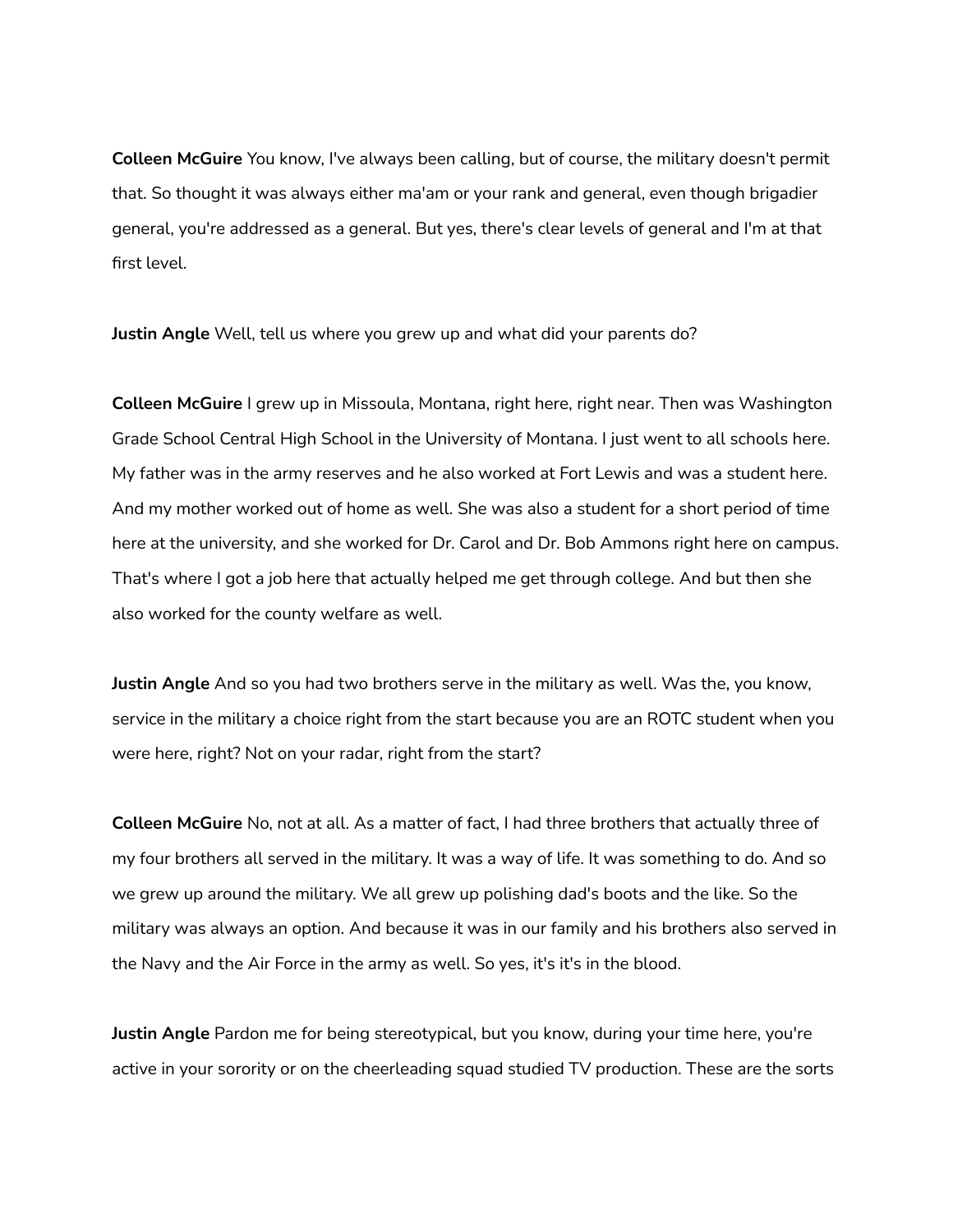of things that that predict a different type of career than 32 years and right in the army. Talk about the decision to enter enter into the into the military after graduation.

**Colleen McGuire** Oh, it has to start back when I was in high school, when I was about to graduate from Sentinel, I knew that I was going to come to the university Montana. I had received in a scholarship through the Montana Broadcasters Association, which got my foot in the door at the University. That helped tremendously. So I was also looking for another avenue, another money stream. So I was like, Well, why not? The Army reserves? So I enlisted in the Army reserves when I was still a senior in high school, and that summer before I started school here at the university, I went to South Carolina for basic training at Fort Jackson and found that I loved it. I really did like the regimen, and I liked living in a different part of the country and I enjoyed a different group of people and so I enjoyed it, came back to here and went to school. And then my junior year of college is when I transferred my reserve obligation to ROTC. And so I didn't join ROTC until my junior year. And then I knew. That when I graduated, I would for sure have a job, right?

**Justin Angle** Sure. Yeah.

**Colleen McGuire** This is the late 70s and so were it's a different economy. And so I wanted to have a guaranteed employment. But also, to be honest, I want a little adventure as well. Yeah. And so that's that's what got me into the military and yeah.

**Justin Angle** And fairly early on, you got into the the police side of the military. Is that right?

**Colleen McGuire** Right.

**Justin Angle** Talk about that choice.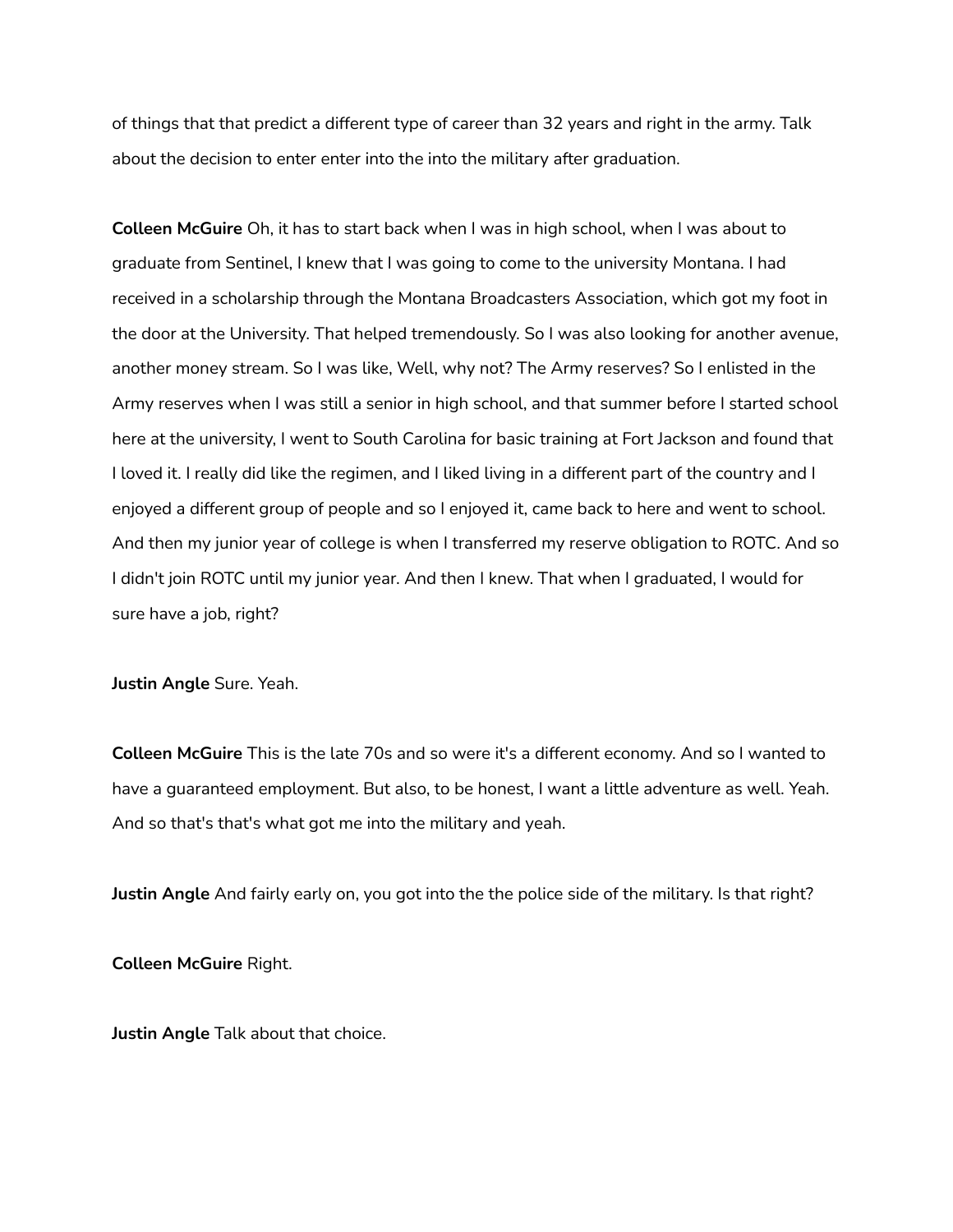**Colleen McGuire** So who would have thought having a degree in broadcast journalism, right, that all of a sudden I'd want to go into law enforcement looking at all the different fields? The opportunity to get into broadcast journalism type of arena really was in the Navy, and the Air Force had a good program in terms of public affairs and the army. They to have a very good program, public affairs, but you can't enter into it until you've already been in the military for about five six years. So I wanted to do something a little more exciting and back then combat arms fields. Infantry and armor were closed to women, right? But military police was also one of those that was currently open to women and had more of a combat role, not your typical law enforcement. It had that as well. I think the physical aspects of, you know, the law enforcement and combat support really appealed to me. So that's why I went law enforcement.

**Justin Angle** Talk about your experience with military law enforcement. You rose through the ranks. You describe, you know, this choice is one that was one of the few sort of close to combat type of experiences open to women, and you rose through the ranks into roles that women had not occupied before. Talk about some of those experiences

**Colleen McGuire** when you said about your career. Regardless, you know, military, wherever in the civilian arena, business arena, whatever. I didn't set out to to break any glass ceilings. You know, I am going to try to go do this and I want to challenge myself and do this. I just did the job the army sent me to. I was 23 years old. Now I'm a platoon leader in charge of 40 men, no women, 40 men. There were all about my age or older and I'm their boss. From there then I did go to a law enforcement assignment in Darmstadt and I bounced all over from, like you said, I. I did my physical security, I did law enforcement, and then I also did combat support and that another field that kind of surprised me about the time I was promoted to lieutenant colonel and was now looking for a battalion command position, which of course, you know, you don't have a choice and they, you know, direct. This is where you're going to go. You can make a request. It doesn't mean you're going to get it. Yeah. And in my case, I made requests for other organizations than the one that I got in. That was with the United States disciplinary barracks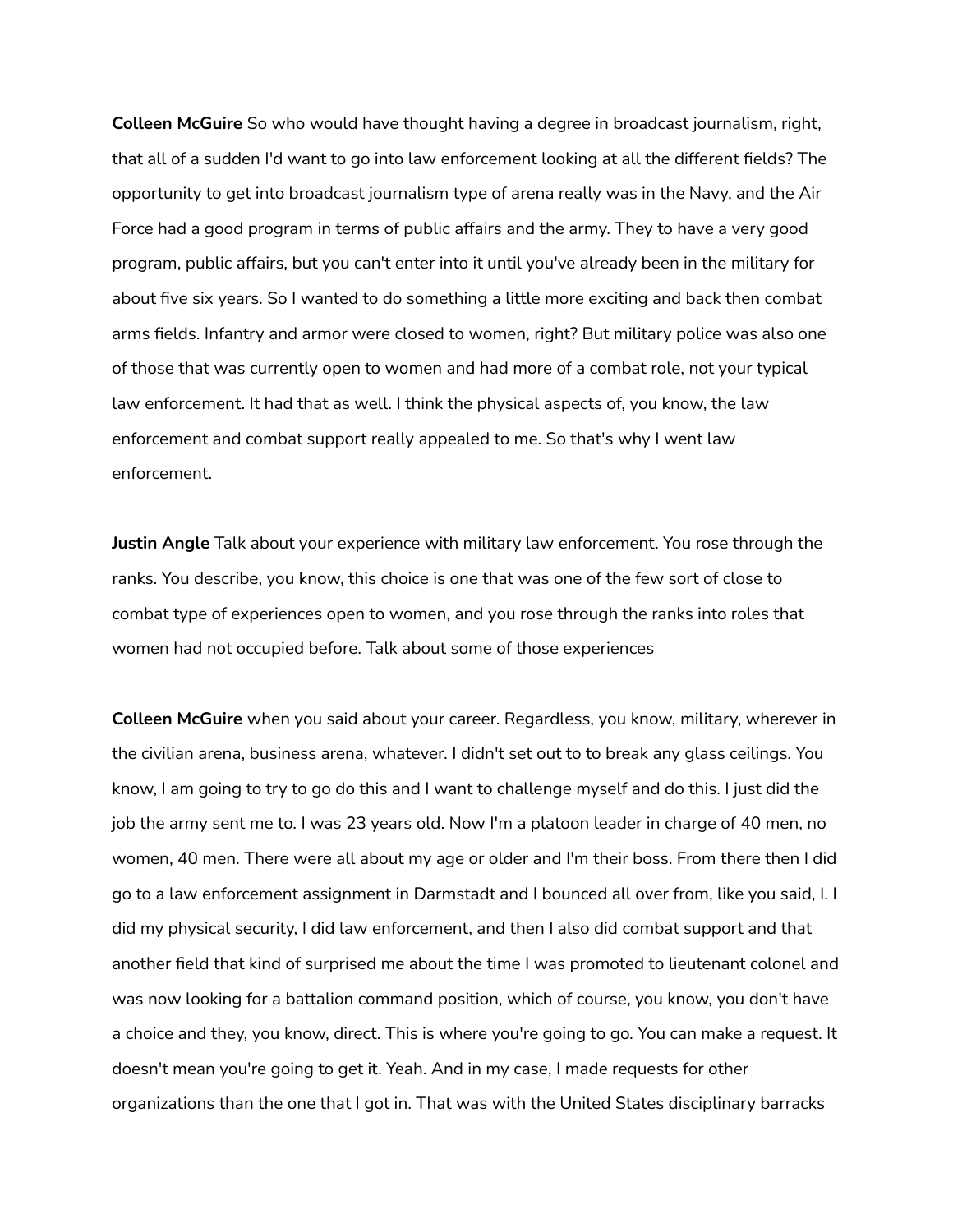as the battalion commander for our military prison. And I had never worked in and in prisons or anything. And again, I felt like back to that first assignment that I had. It was leadership all over again at the graduate level, now working with soldiers who had to look over and care for our inmates.

**Justin Angle** Gosh. And so talk about that work environment. You're leading a team, but you're also overseeing folks that have lost their way and made bad choices and done, you know, a wide range of bad things. Talk about that experience.

**Colleen McGuire** It's it's daunting. Certainly, I was again another first, the first woman to command the battalion. And then about several years later, I came back to Leavenworth and commanded the prison proper. My focus was always take care of the soldiers. Mm-Hmm. That's a tough job. It really is. It's a thankless job. I really do admire even in our state and federal facilities. Those guards, those jailers, those people that ensure that the rules are followed inside the prison. So my focus was always on the soldiers because I figured if the soldiers were doing their job properly, then the inmates were being well cared for. Very interesting. In the military prison environment, compared to your federal state county, you know, local is that every single one of your inmates or are our high school graduates OK because they had to all have passed the muster in order to join the military? And so they're all very bright, all very smart, ambitious. And that, too, is very dangerous in terms of the games inmates play.

**Justin Angle** A lot of said about the military, probably mostly by people that don't know what they're talking about, but there's a lot of hot takes about how it functions as a bureaucracy and as a meritocracy. You advance through this system in kind of a pioneering way into roles that women did not occupied before, in a way that most members of the military, regardless of gender, race or whatever, haven't, you know, advance to talk about that system of meritocracy and bureaucracy.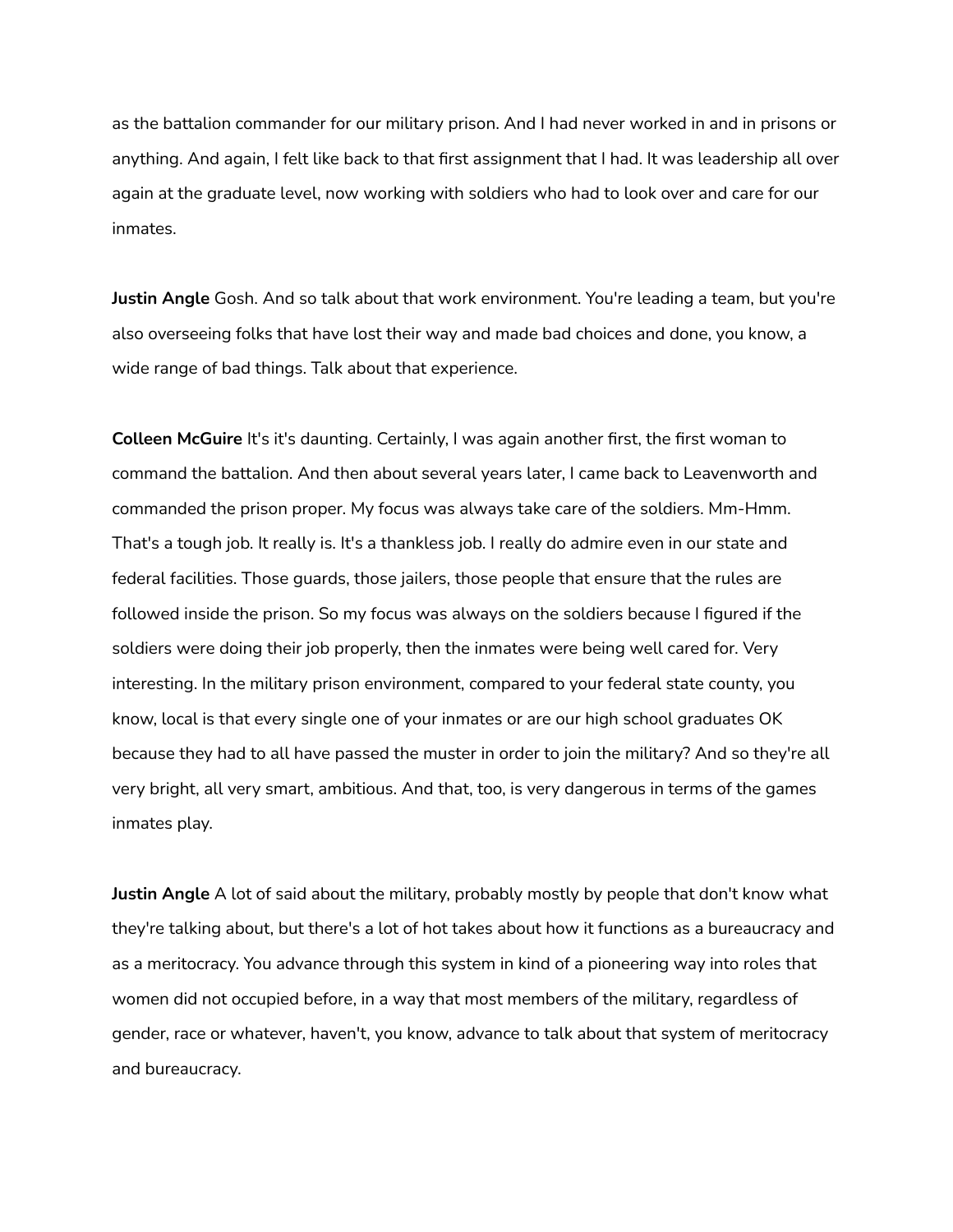**Colleen McGuire** You know, it's been 10 years since I left the military, and I can still honestly say, you know, sometimes when you think back on things, you know, you now have a different perspective. But I can honestly say the process works. I find it is as fair as fair can get. Were there opportunities that weren't offered to me, let's say, because I was a woman? Oh yeah. Yes, there was. You know, and that's another whole discussion. But did I think that I always had a fair shake? Yes. You bet. I thought that I the doors were open to me. I never felt as though they were closed unless policy or law closed those for me. And those were always changing. I mean, look at now. I mean, the number of Four-Star generals we have that are women. Look at the different fields that women are in now. They're all you know now. You can be in special forces for heaven's sake. Infantry, if you can prove your merit, then you should be able to do that, right? Well, they've ponied up. It's it's I think the military does give you the opportunities if you're willing to work hard and, yes, make sacrifices.

**Justin Angle** And so one of the things that is remarkable is that operational effectiveness carries over from political regime to political regime in many ways. I mean, and in thirty two years, I mean, you served for Democrats or Republicans. I talk about that experience and how, you know, in some ways the military stays out of politics, but in other ways, it's it's an arm of politics to talk about that relationship.

**Colleen McGuire** It's very clear to a soldier the president is the commander in chief. And so for me, growing up, it really the only time that it made a difference in terms of what political party the president was in, it was always our commander in chief was usually through fiscal policies. And it was when I was at the Pentagon is where you really have that power of influence. And that's when, you know, we were talking about the meritocracy. Let's talk a little bit about the bureaucracy. Sure. So at least a third of my career 10 years was in in the Pentagon and in the Washington, D.C., area. Not only is it a fascinating building, but we've kind of personified that place, you know, so it's now got its own identity. The Pentagon, you really, as an individual, can really make a difference and influence. And one of the ways I did that was through working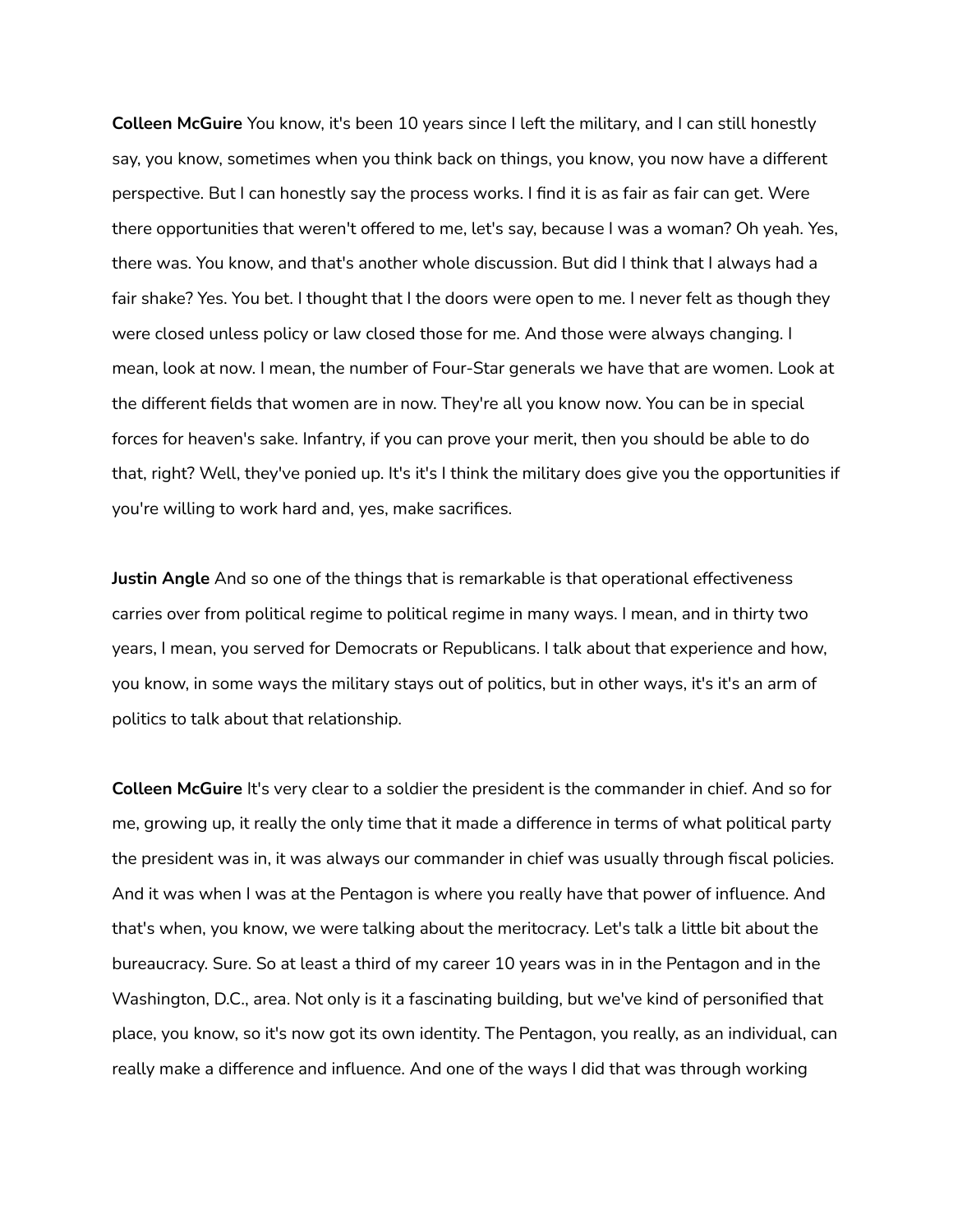with the Army's Suicide Prevention Task Force and how just the work that my team did under the leadership of General Pete Chiarelli, who was the vice chief of staff at the time.

We were really able to at least identify some of the issues that soldiers were going through that was contributing to the spate of suicides and self-harm that we were seeing that at the time because the the way that we monitor and track self-harm and and suicides and the like is that it is particularly in the military. But the army in particular, C.I.D is the sole investigator.

**Justin Angle** CID? Define that.

**Colleen McGuire** The Criminal Investigation Command. OK? And it was messy ideas, actually criminal investigation division but it's actually the command. And they investigate all unattended deaths. So it had a standard of investigation and reporting was within days. Now you look at the whole United States and the army came under a lot of scrutiny because, you know, why are we sending all of our, you know, our treasure to you and they're killing themselves or they're dying or self-harm and the like? What are you doing to them? And we kept on trying to say, we're just a microcosm of the United States. It's out there as well. Oh, no, you know, you have so many more suicides going on in the army. Well, now fast forward several years, 10, 15 years. We now all recognize that there is just a problem with with suicide and. In self-harm. And one of the discoveries we made was the co-morbidities that come with multiple diagnoses, but also multiple pharmaceutical solutions.

**Justin Angle** Sure.

**Colleen McGuire** OK. Hence, the opioid drug interaction.

**Justin Angle** You bet. Self treatment and you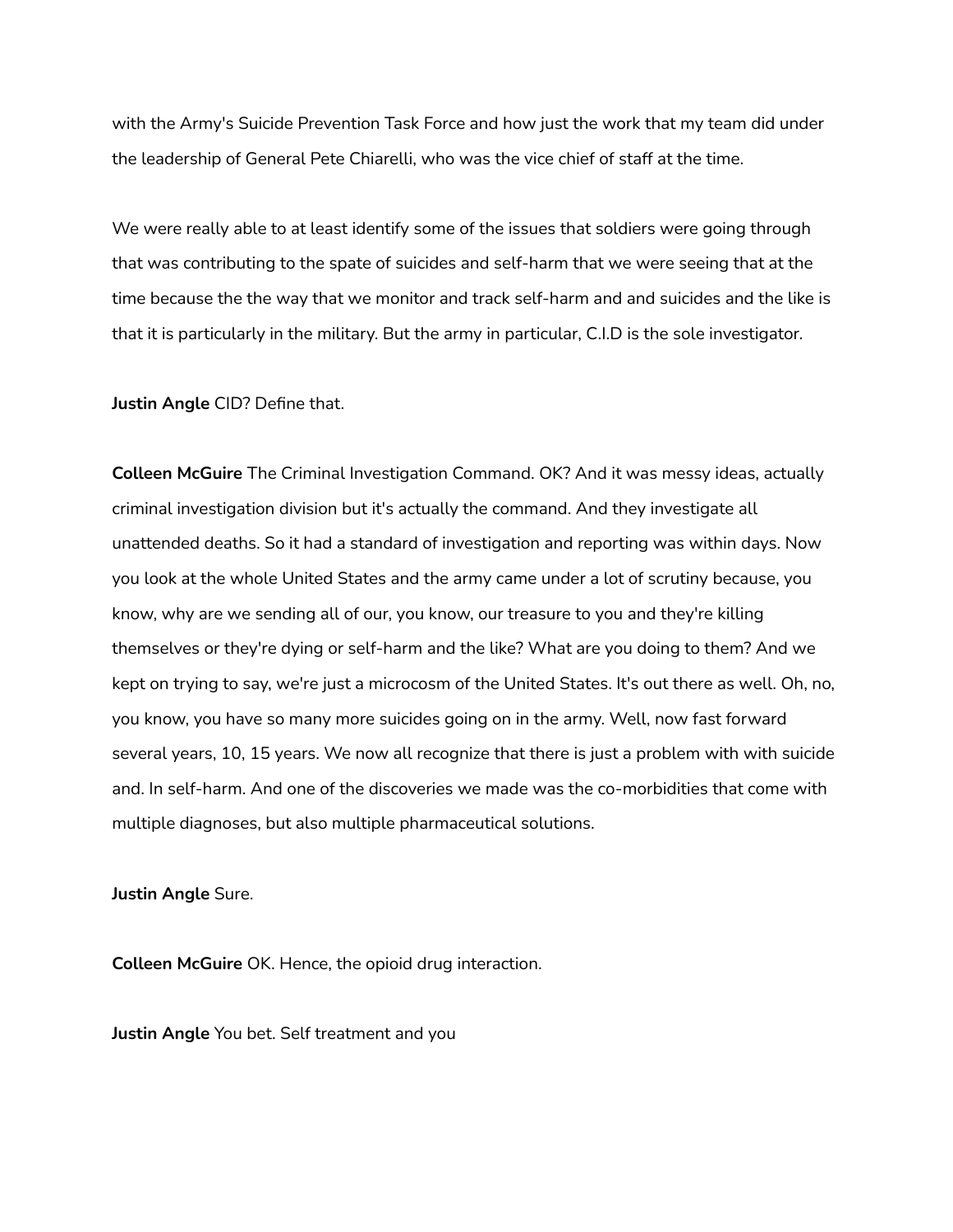**Colleen McGuire** and the opioids, you know that whole. We we crack the code on that one as well. And so a lot of our medical processing now and in paperwork and records has changed because of that study. It was in the work that we did. A lot of things have come of it to include what were some of the variables that were affecting our soldiers? Well, one poor diet were on no sleep. Mm hmm. And then, of course, the readily available opioids. Yeah. So all of those combined with a protracted war.

**Justin Angle** We'll be back to our conversation with Colleen Maguire after this short break.

Welcome back to A New Angle. I'm speaking with retired United States Army Brigadier General and native Montanan, Colleen McGuire.

Yeah, I mean, longer periods of war than we'd ever experienced in multiple deployments.

**Colleen McGuire** In multiple deployments. You bet. And so just that period of time that I was in the Pentagon from about my my last tour there that started in 2008, I had just come off of an 18 month deployment to Iraq and then was assigned to the Pentagon and then was assigned to look at this, this concern that the leadership had about our soldiers. So from 2008 until 2012, when I left the military, a lot of a lot of work was done and a lot of changes were made.

**Justin Angle** And so maybe talk about how some of those changes have maybe come to fruition. I mean, we hear a lot of reporting about, you know, how well we do by our vets.

**Colleen McGuire** You bet.

**Justin Angle** What were your thoughts on that? Are you willing to talk about that a little bit?

**Colleen McGuire** Well, hearken back to the Vietnam War a little bit and our well deserved veterans that never got the recognition when they came home. And the horrors that they had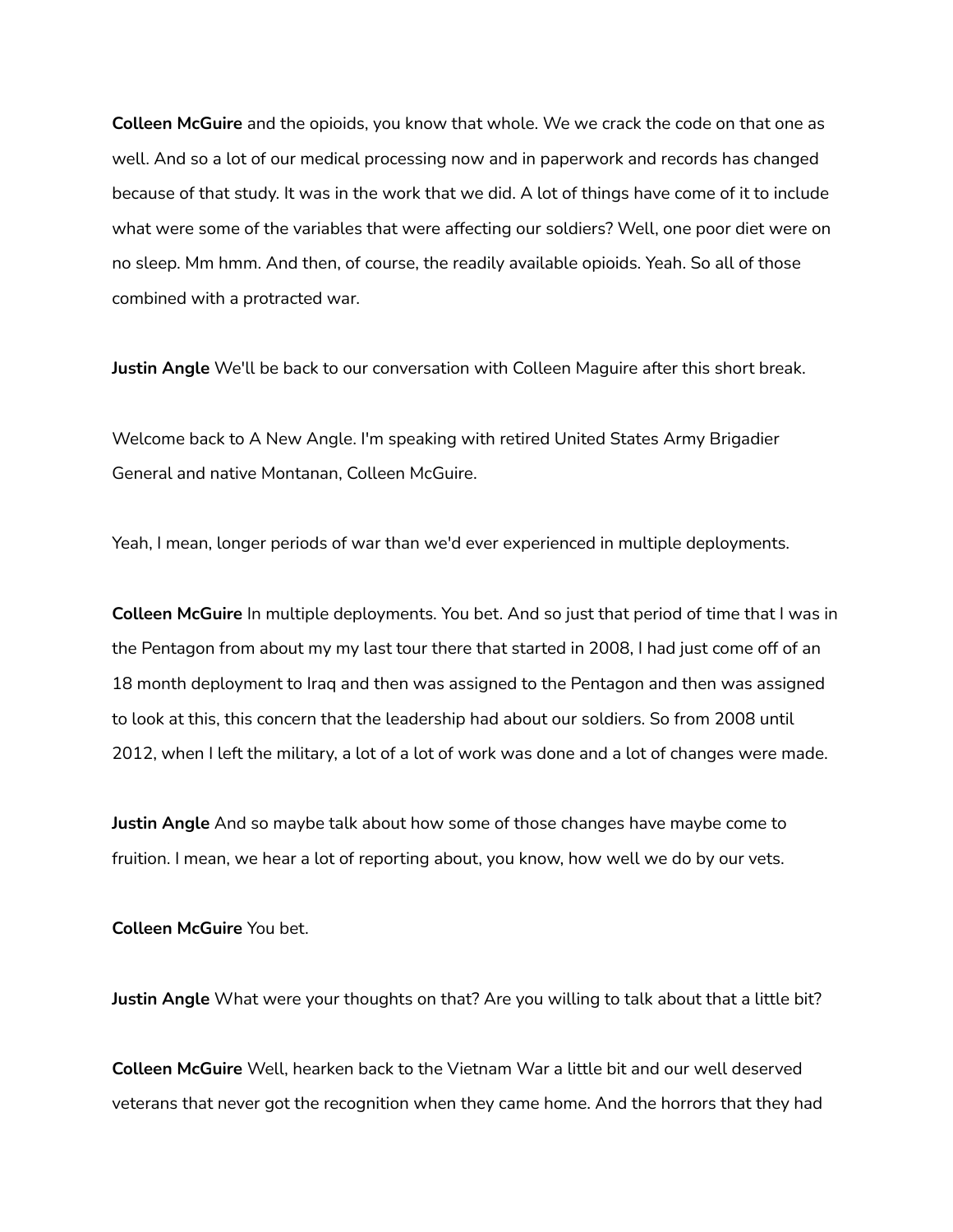to deal with there in Vietnam and then coming home and dealing with a whole different set of horrors that we didn't really fully appreciate, understand or admit mental health issues. Yeah. And what came of and defined now is PTSD or PTS. And I think now we have all accepted that and we have the means to deal with that. Now we're looking at other remedies and recognition when we see somebody that isn't just quite themselves, right. We're not opposed to giving them some time off, maybe send them to a wellness clinic or facility learning how to do meditation. There's now an appreciation of yoga. I mean, we're back back in the 70s, while yoga was really big and in the 60s, you know, started all of that. It was just that was like counterculture.

**Justin Angle** It had all of this other baggage attached to it. Like soft, and foo-foo.

**Colleen McGuire** Oh yeah. Oh yeah, you bet. And now soldiers engage in that, you know, to some degree. I mean, there's now a greater appreciation of different means of dealing with pain; physical, mental and how they interact and or manifest with each other, you know?

**Justin Angle** Yeah. I mean, at the end of the day, it's about execution and decision making, right and whatever can contribute to better execution, better decision making. You got to take it.

**Colleen McGuire** And let's look at our diet. You know, let's let's let's cut out all those packaged things. Here's another one for you, too. I was a single parent the entire time I was in the military. That was unheard of. So, in fact, often challenged that, you know, I could never say, well, I've got to, you know, pick up my child from daycare. You never said that. You made arrangements to make sure that your child was taken care of. But if you needed to work 24 hours and like I did one time and it was, it was my poor daughter who was only two at the time was passed from friend, a friend, a friend while I had to work unexpectedly when we invaded Grenada. So operation just cause and I was working at the Pentagon as a young captain and they said, well, we need you to take the Army Operation Center. You've got to pull shift down there, like in, you know, 20 minutes and you're going to be there for the next 12 hours. Wow.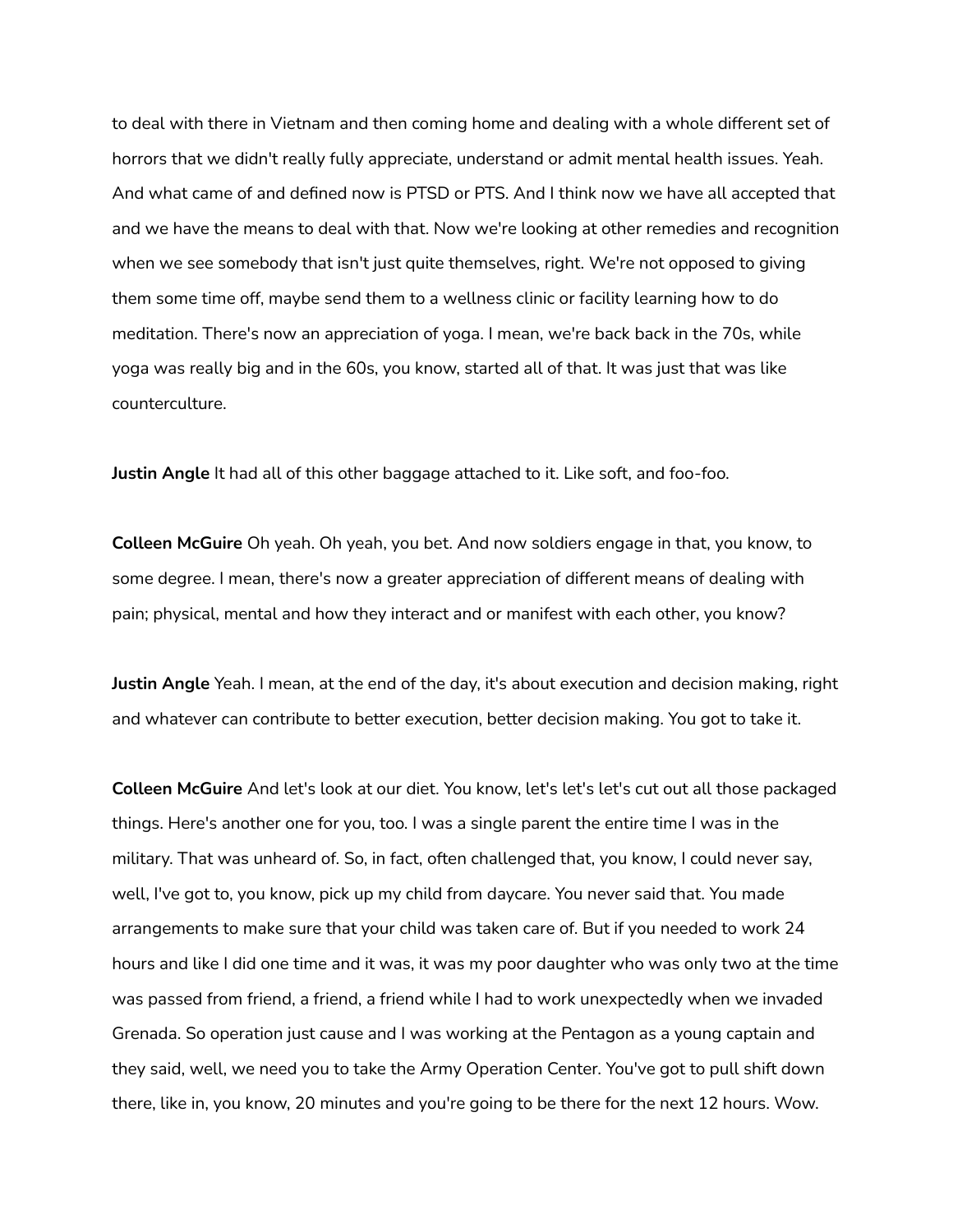Well, I had a near-infant child. I had to take care of, so I'm making telephone calls to thank God. The army family is the family that it is. And so the Auld took care of my daughter while I had to do that. So.

**Justin Angle** So you mentioned you retire from the military in 2012, and is that the point at which you went to go work for Defense Secretary Chuck Hagel?

**Colleen McGuire** Good friend of mine General Dave Patton, who was assigned working for the secretary of Defense at the time, recommended that I be part of the military response to sexual assault in the military. And so I was open with a panel of women. I was the only law enforcement perspective. Most of that was legal. That was over the course of several years that we went through a series of discussions and testimonies from women to to look at, you know, the military response. It was a great opportunity to still be able to influence and be a part of at least discovering what was going on in terms of the response to sexual assault. I would argue from a from the law enforcement perspective, it's pretty. It's pretty rock solid. I mean, everything can be improved upon. But I felt confident, particularly within the criminal investigators of the army, that they were well-trained and. Hard to deal with sexual assault.

**Justin Angle** So let's talk a little bit about your time since you've retired, moved back to Montana, you've been here. What about six years living up in Kalispell and splitting time with a ranch out in eastern Oregon? What's what's retirement been like for you?

**Colleen McGuire** So her retirement, it's been busier than, I think than when I was active duty military. The decision to retire was was hard for me, but you know, it came. I wanted to leave on a high and it was a high. At the time, I was working for the chairman of the Joint Chiefs. We had a sit down chat about really, why are you retiring? You know.

**Justin Angle** You have more to do.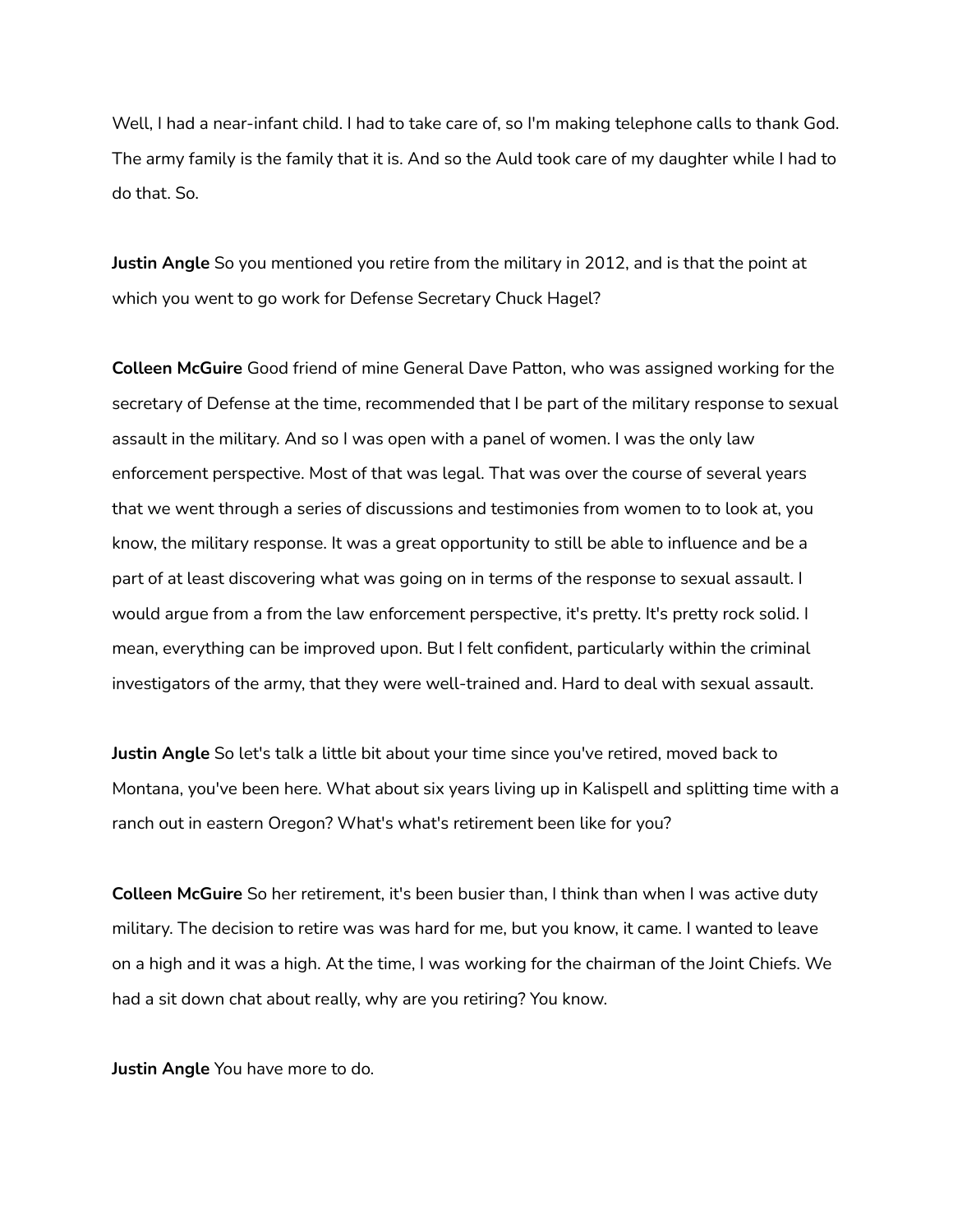**Colleen McGuire** You got more to do. And I really felt that after 32 years, I wanted to come back home. You know, it's funny. I left Montana, I was 23, and I wanted to go out and see the world, and I did. And then I spent 25 years trying to get back to Montana. OK, saw the world. I know what's good. I want to come back home and you have grandchildren. I have grandchildren. I have. So my daughter made the choice for me where I was going to live. I was looking to come back to Missoula. But when my daughter and her family live in Kalispell and definitely wanted to head up north and. And I love the community. It is again, it's the playground, you know, and and I'm still very active in bicycling and hiking and skiing and downhill and cross-country and all of the the fun outdoor Montana's stuff we do.

**Justin Angle** Your LinkedIn profile this: you described yourself as a curiosity aficionado. First of all, that's like a fantastic turn of phrase, but what does it mean to you to be a curiosity aficionado?

**Colleen McGuire** Oh, everything from early morning reading the news and especially, you know, I read the news like most everybody now anymore on the internet, right? And then I start spiraling into these rabbit rabbit holes because that's really interesting. Yeah, I am curious about everything, anything, and I get that definitely from my father. I mean, if it's not amateur astronomy, I'm also a ham radio operator. I like to sew knit all those type of things. I'm renovating a house. I I have my hands in all sorts of things right now and of course, ranching. Why not?

**Justin Angle** Right. Tell us about that.

**Colleen McGuire** So I was in Iraq, and my deputy at the time asked me what I was going to do when I grew up. And I really did not have a good retirement plan, so to speak. I just knew that I had been fiscally diligent throughout my career, and I knew that I didn't have to work if I didn't want to. And so I wanted to just I said I was going to travel and spend time with my family.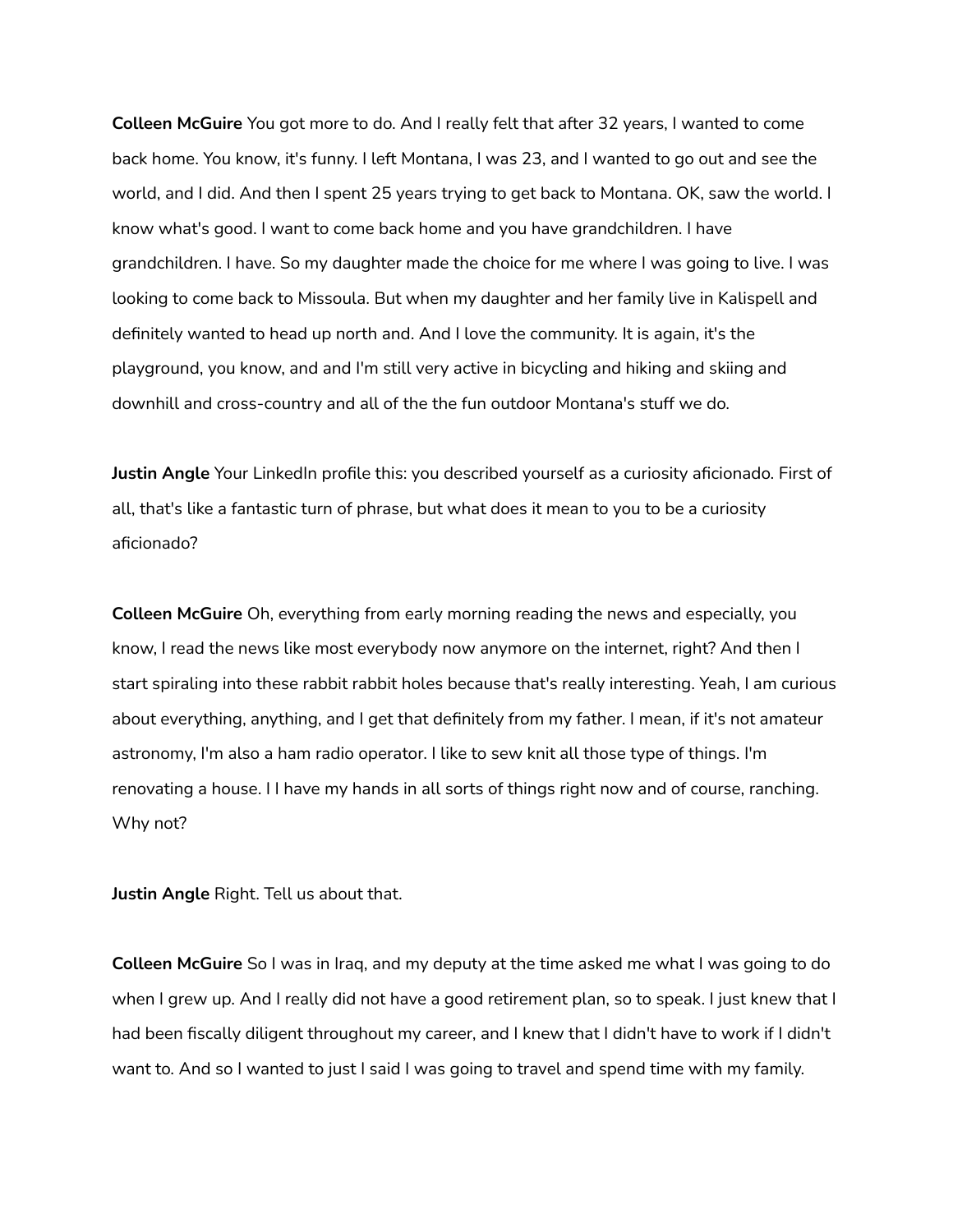And he said, Yeah, well, that's going to last about three months, then what are you going to do? And so I started a ranch with him.

## **Justin Angle** OK.

**Colleen McGuire** And so I started a ranch in eastern Oregon where my partner and his wife and family, they've already had started a ranch. And so I started out there with them. And I've got me. I've my little ranch. It's a little over 200 acres, about 100 cow calf pair, and we run an Angus Cow calf operation. Yeah.

**Justin Angle** Commercial herd. That must be something. It is. Get out there and just pay an entirely new experience.

**Colleen McGuire** Iowa's a Missoula City girl, really. You know, I mean, yes, I love the outdoors and I do all of that. But I was not a rancher. I have learned again, I have learned so much, you know, I just constant learning inspires me. And then just learning how to run an operation like that is has been really fun. It's made me poor. Not really, but it's it's it takes a lot of time, a lot of energy, and I enjoy it. And I think it's a great way for me to pass on to my grandchildren. Also, the culture of what the West is all about super well.

**Justin Angle** We started this conversation with, you know, questions for me about titles, and we have to have another conversation about that. You recently awarded an honorary doctorate at Fall Commencement here at the University of Montana. So should we call you General Dr? Like, what do you prefer?

**Colleen McGuire** Colleen Okay. Like we said in the beginning, we'll stick with that. What an honor. I was really quite surprised. And I don't really, to this day, know how that came about. I mean, University of Montana's been such a huge part of my life. I'm amazed by the what the university is doing. I'm so encouraged by it. It has changed so much. And my father laments